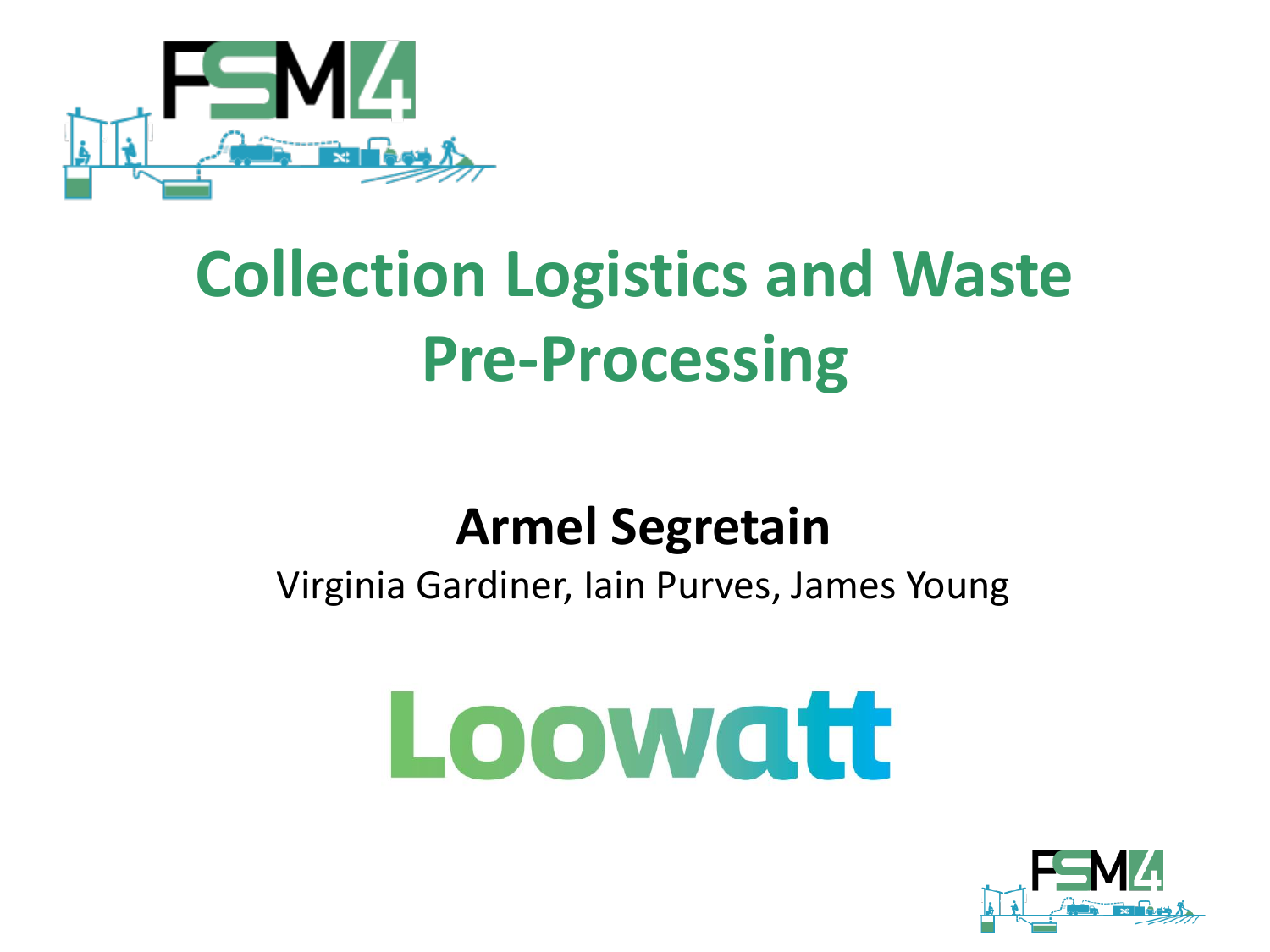## **Collection Logistic Safe containment of the waste is a key**

- To reduce the smell
- To reduce the environmental risk
- To protect the workers
- Improve the customer and neighbors experience



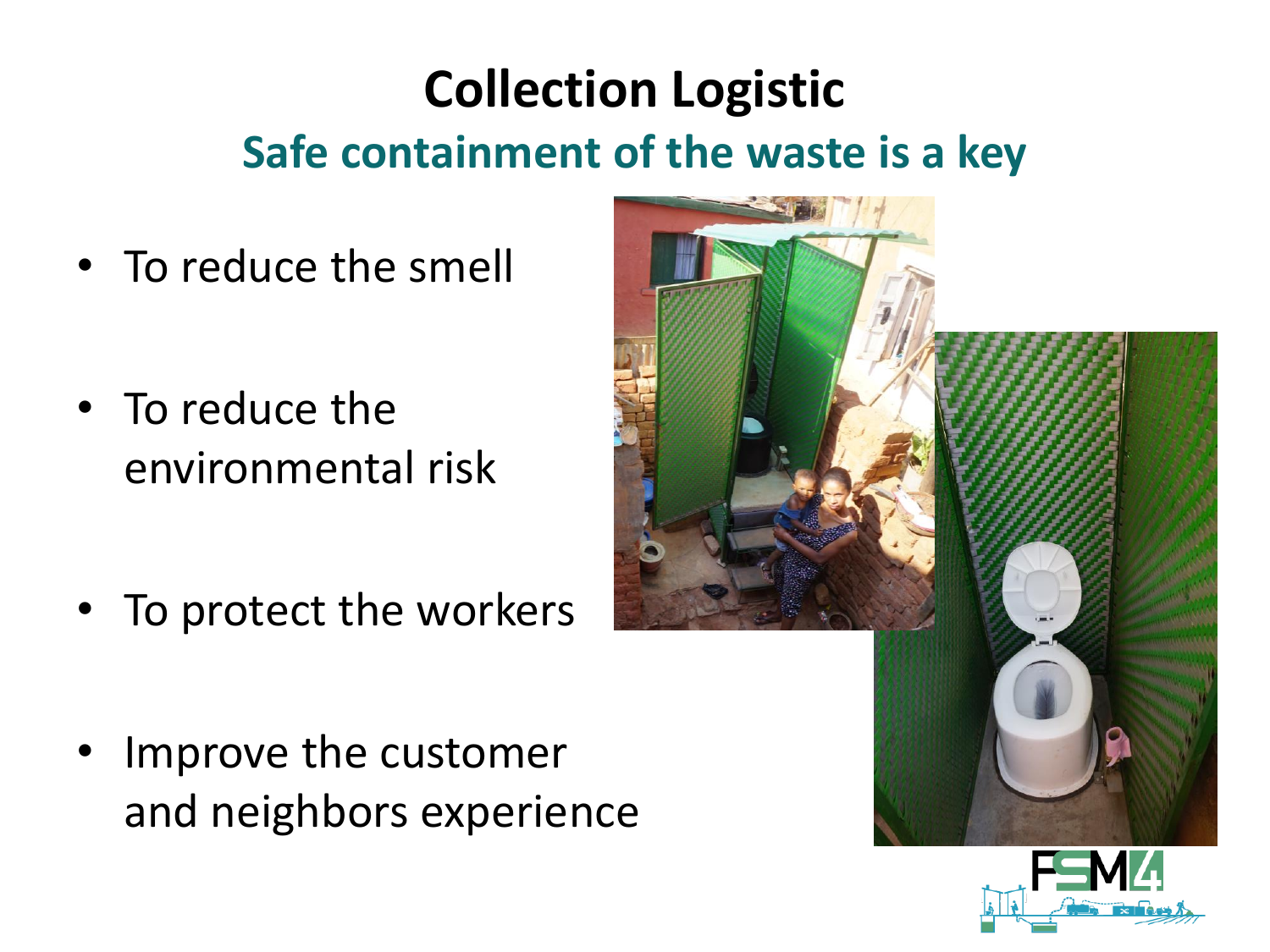# **Background**

### **Need for development in waste pre-processing**

- Most waste-to-value treatment systems require pre-processing
- Removal of contaminants
- Particle size reduction
- Other thermal, chemical or biological treatment

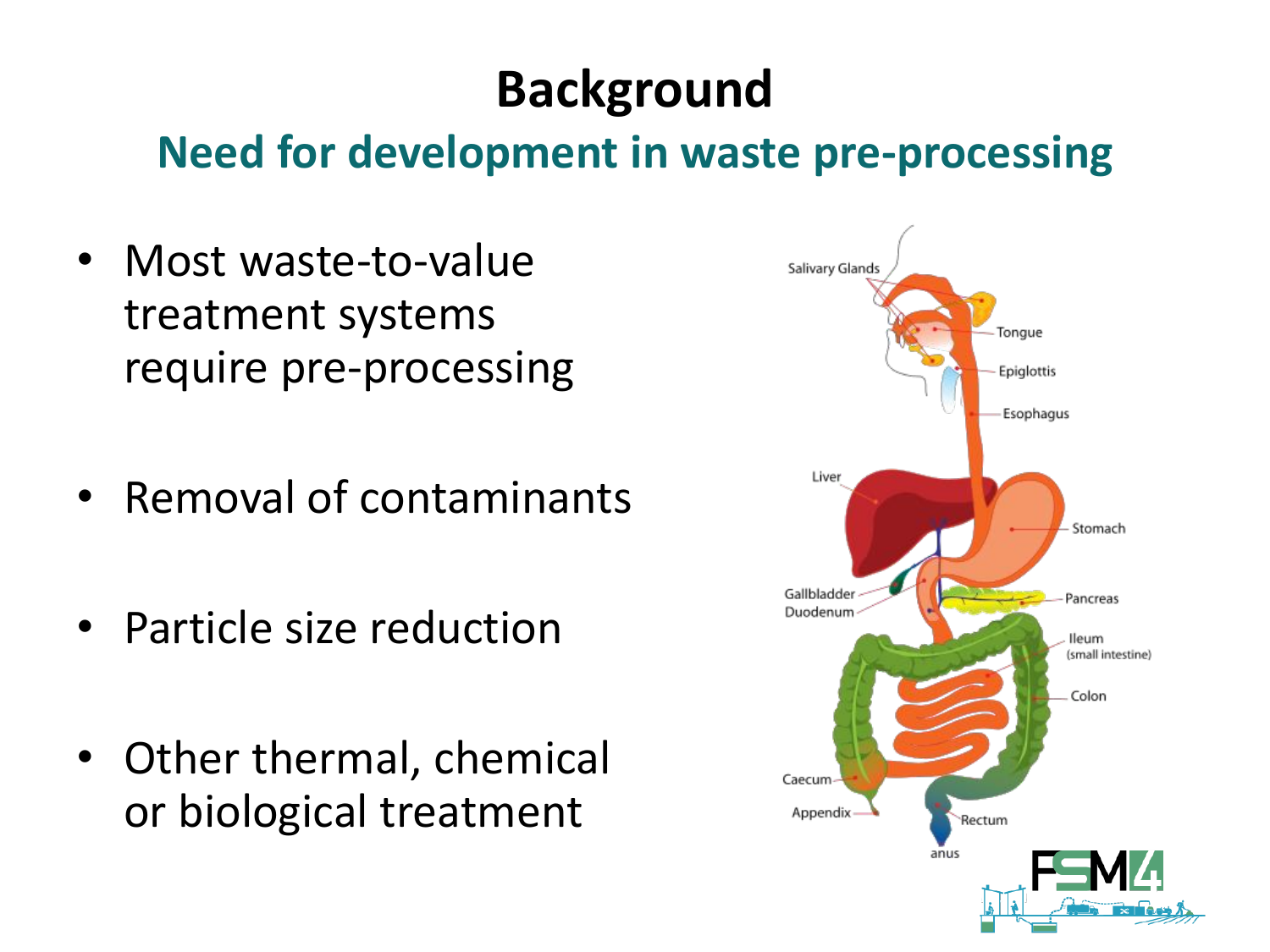**Waterless toilet waste is contaminated! Whether by design or by accident…**

- Many waterless systems use additives or consumables to enable toilet function, safe capture and transport
- Polymer films feature in many container based toilets
- Other contaminants will get into the toilet
- Simple and robust pre-processing technologies can enable safe and efficient handling and processing

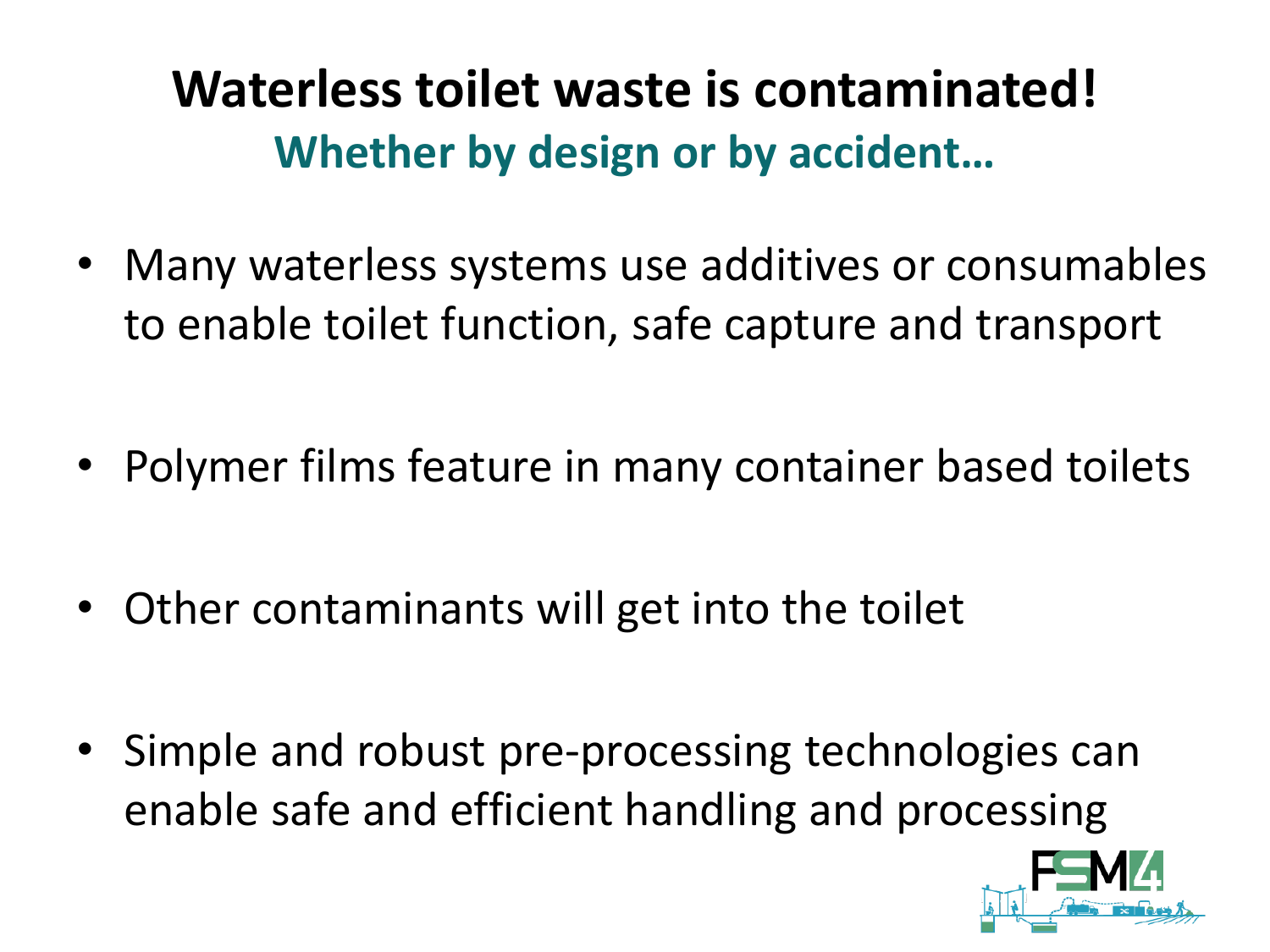### **Industrial Bag Shredder-Separator (IBS) Plug-in at utility Anaerobic Digester, United Kingdom**



#### **Two Outputs**

- **1. Separated film portion**
- **Composting**
- **Recycling**
- $\sim$  4% of total output

#### **2. Human waste portion**

- Pumped direct to AD
- Or other primary process
- $\sim$  96% of total output

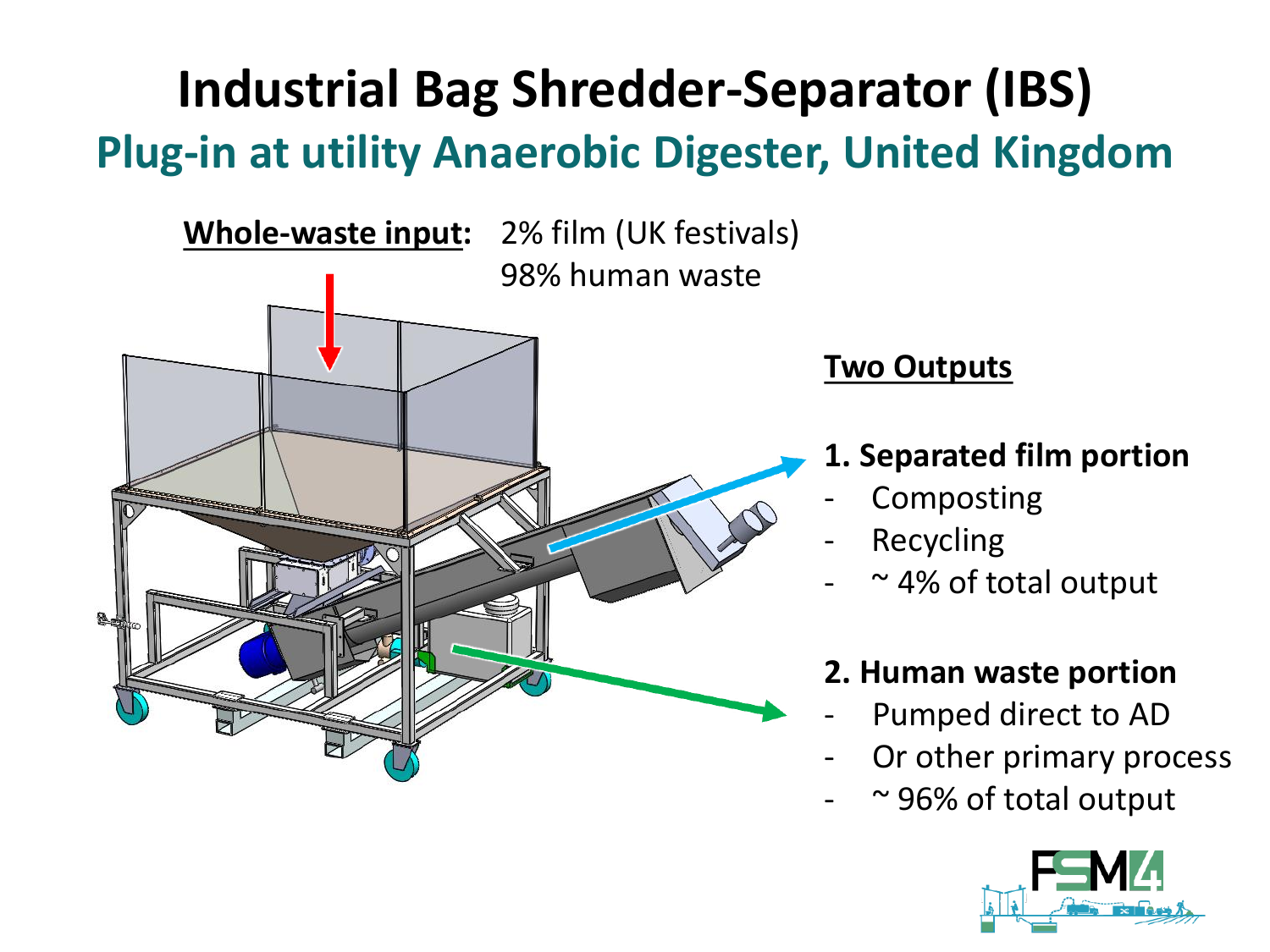**IBS** 

### **Processed 20T UK events waste in Summer 2016**

- Innovative and streamlined two-stage process can fit in a 10-foot container
- Unique combination of technologies to achieve result with minimal complexity and cost
- Shreds and screens organics, providing particle size control
- Separates films from organics, enabling multiple materials and treatment / pretreatment processes



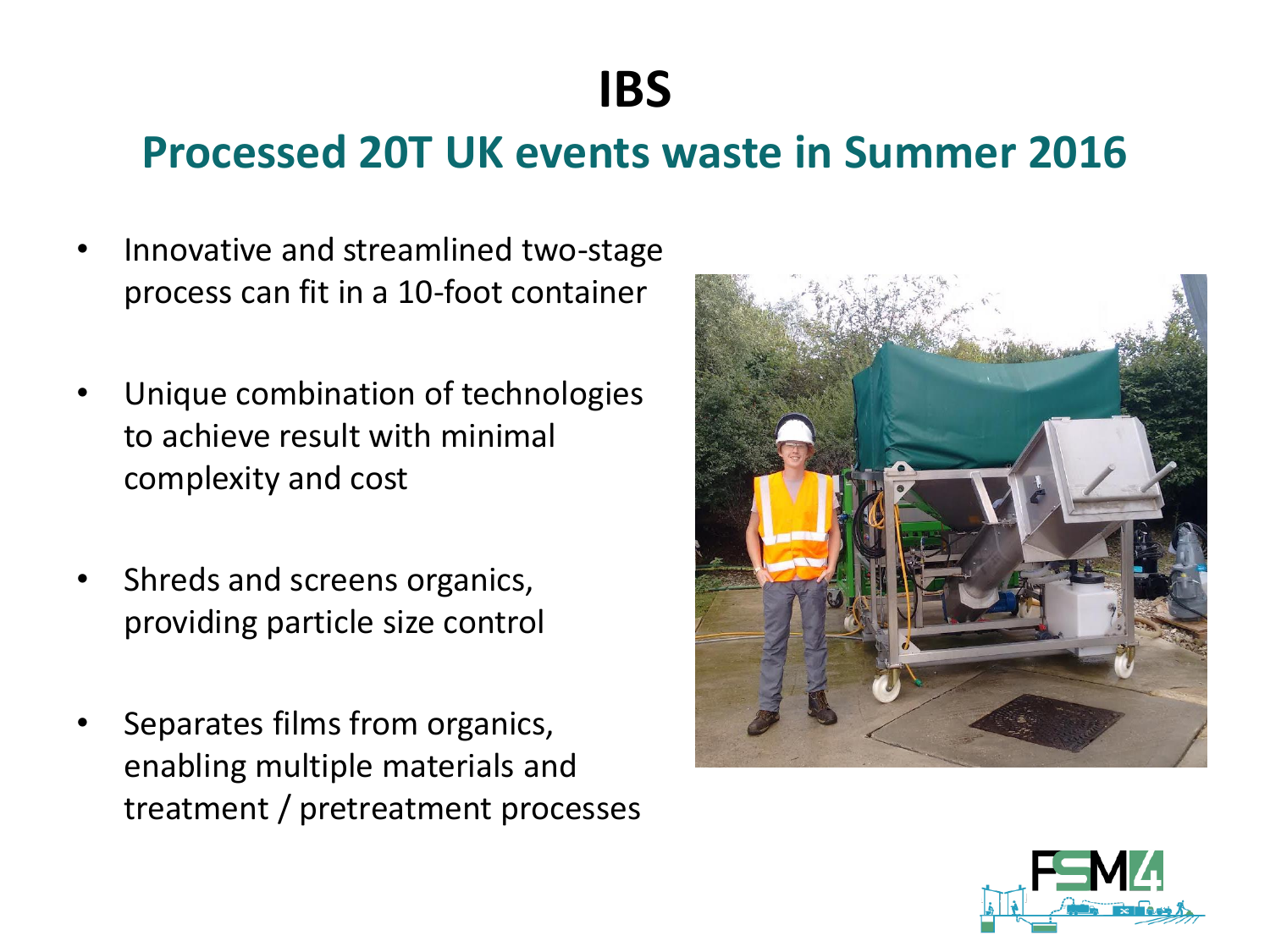# **UK Trial Results**

### **Machine performance**

| <b>Feature</b>                  | <b>Result</b>                                                                                                                                                                                                                          |
|---------------------------------|----------------------------------------------------------------------------------------------------------------------------------------------------------------------------------------------------------------------------------------|
| Throughput                      | Up to 1 tonne/hr<br>Trials processed > 20 tonnes                                                                                                                                                                                       |
| Power requirement               | Max 3.2 kW electrical                                                                                                                                                                                                                  |
| Processing energy               | Max 3.2kWh per wet tonne                                                                                                                                                                                                               |
| <b>Separation effectiveness</b> | Output 1: Separated film portion (~4%)<br>Composed of:<br>55% film<br>45% human waste<br>Output 2: Human waste portion (~96%)<br>Only trace amounts of film identified visually in<br>human waste output, $\omega$ < 5mm particle size |
| Particle size control           | Organics fraction screened to <5mm                                                                                                                                                                                                     |
| Weight                          | 1.5 tonne machine                                                                                                                                                                                                                      |
| <b>Size</b>                     | Can fit inside 10ft shipping container                                                                                                                                                                                                 |

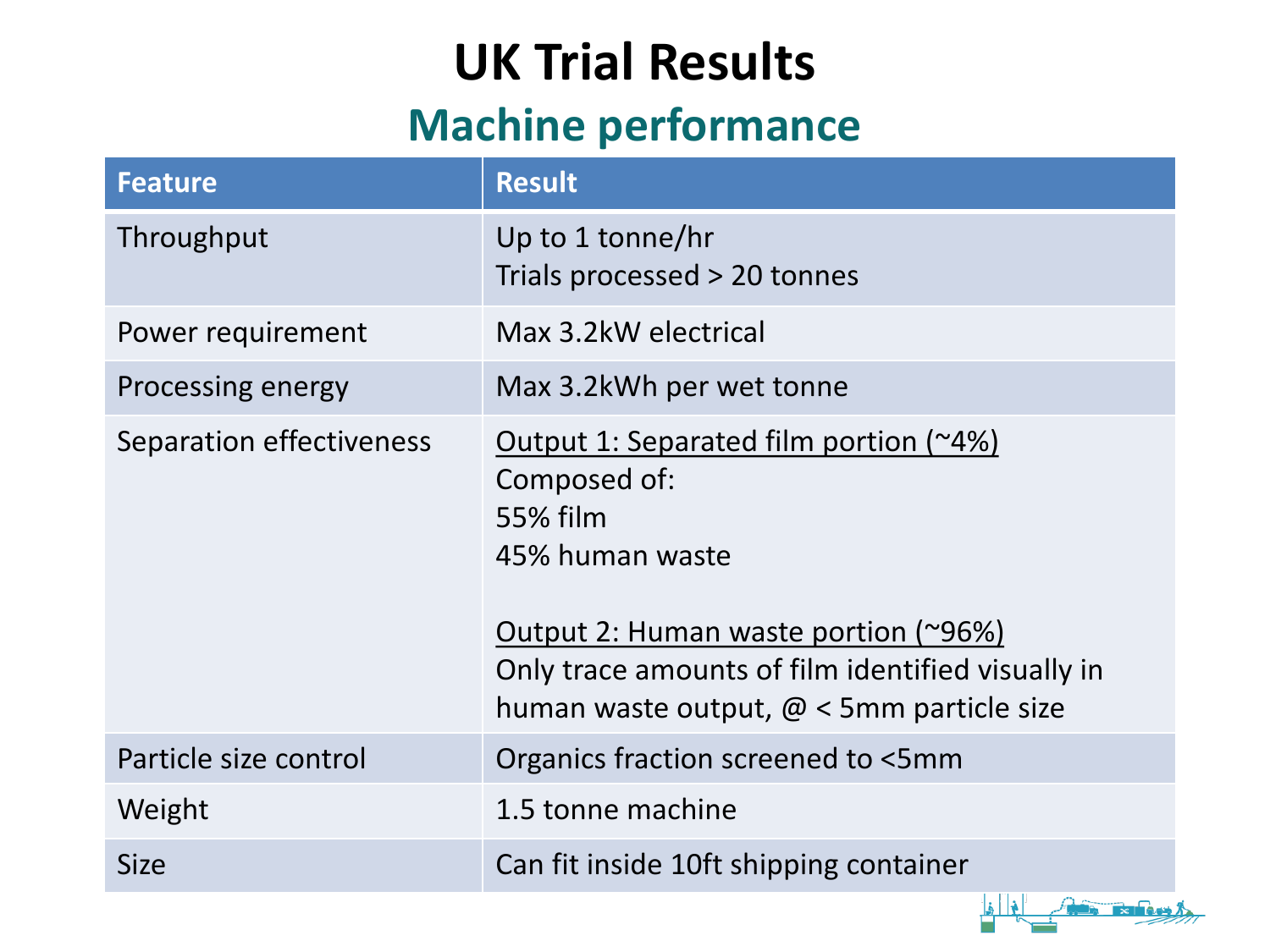## **Composting the Film Portion Research project at Cranfield University, UK**

- Masters' project by Mr Lepekola Lepekola
- Lab testing (BS EN ISO 14855:2004)
- Windrow / in-vessel tumbler pilot study
- Grass clippings added to create autothermal mix



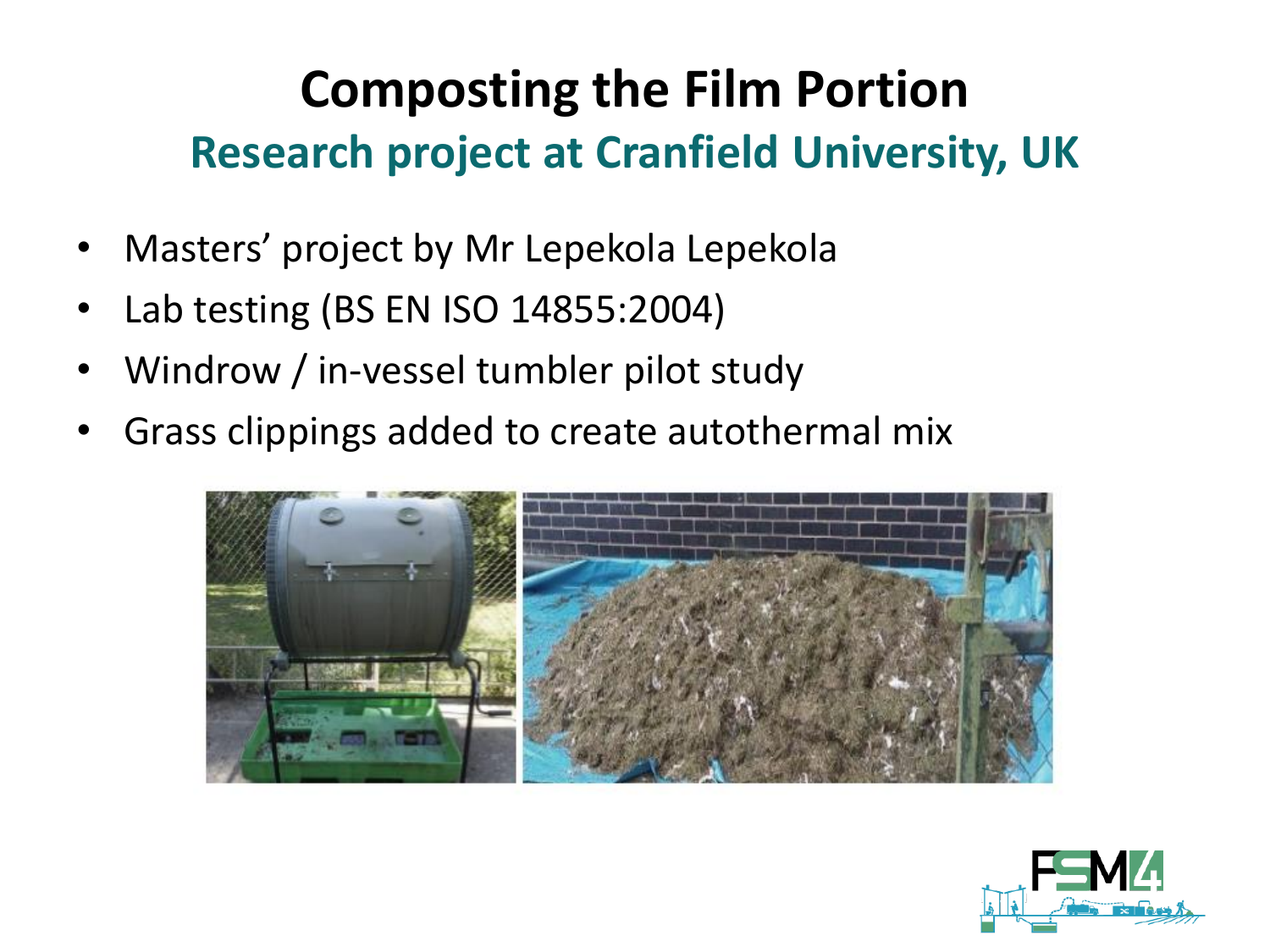### **Composting the Film Portion Compost mix**

#### **Compost Mix (windrow and tumbler)**

| <b>Material</b>        | Parts by mass |
|------------------------|---------------|
| <b>Film Portion</b>    | 21            |
| <b>Grass clippings</b> | 22            |
| Sawdust                |               |

#### **C:N Ratios**

| Material               | %N   | <b>C:N Ratio</b> |
|------------------------|------|------------------|
| Film portion           | 0.36 | 139              |
| <b>Grass clippings</b> |      | 17               |
| Sawdust                | 0.40 | 500              |

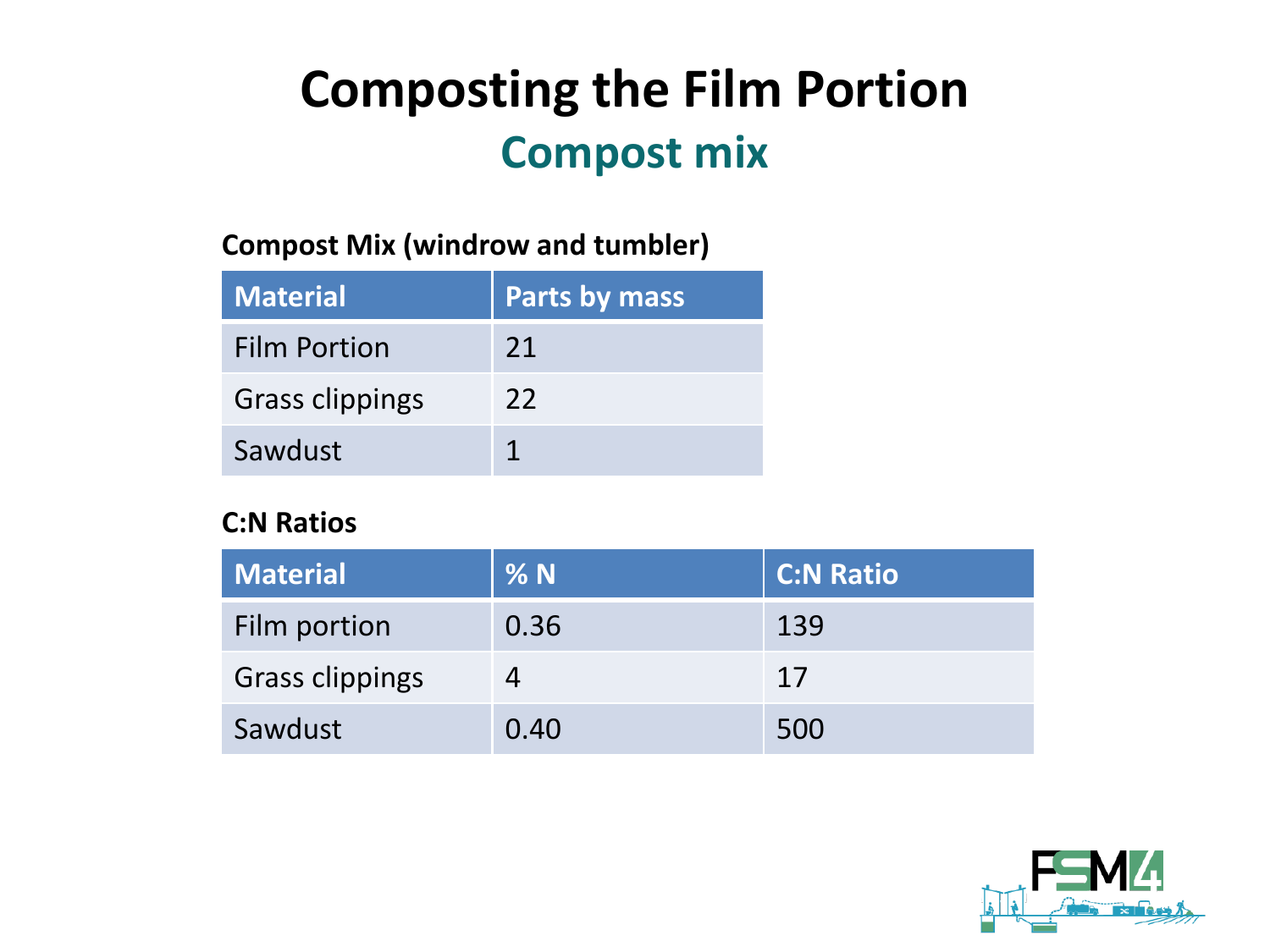### **Composting the Film Portion Research project at Cranfield University, UK**



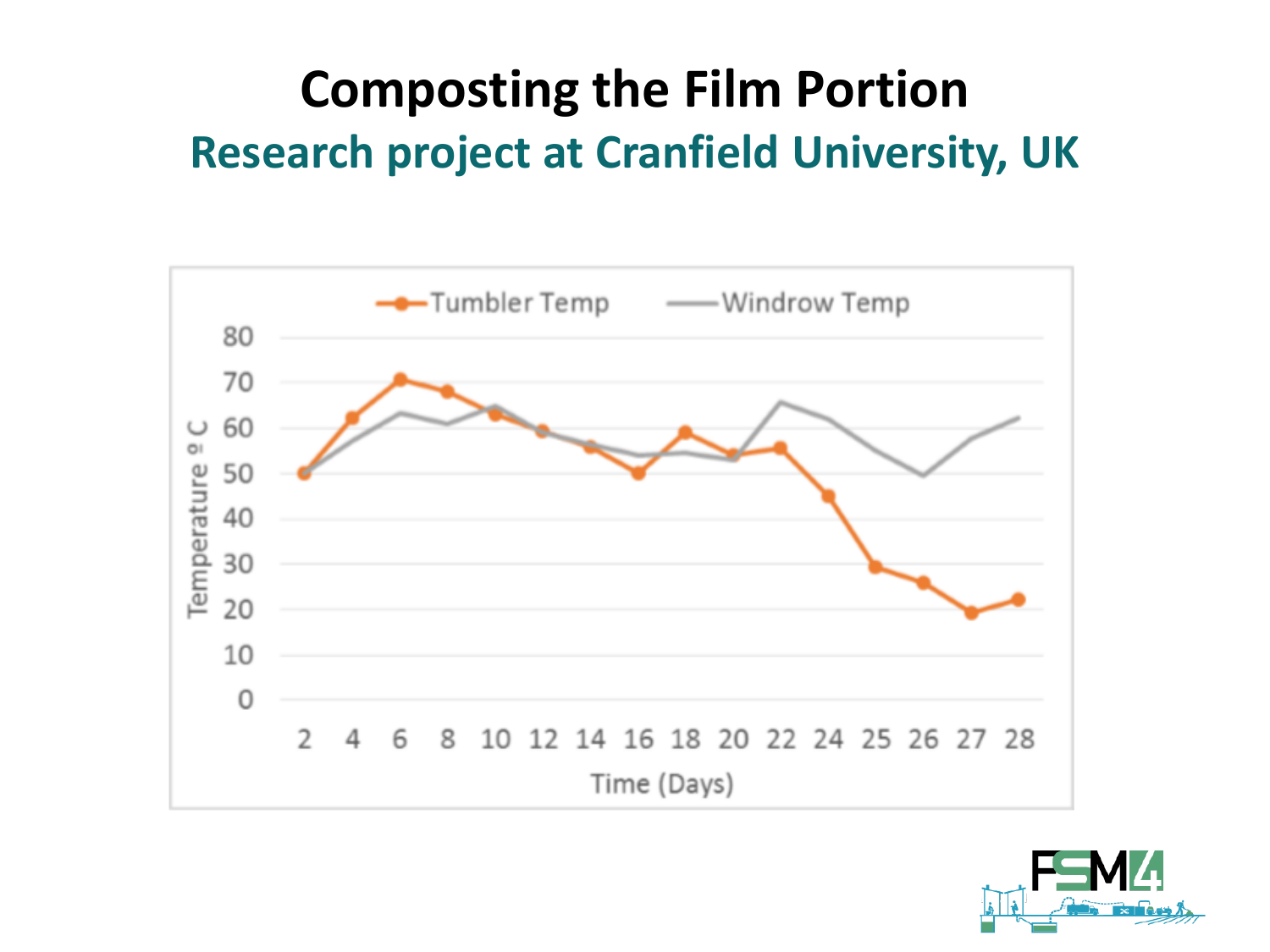

Lab test 10% degradation over 28 days

Tumbler System (lesser affect on film)

Windrow System (substantial breakdown)



After 7-days After 28-days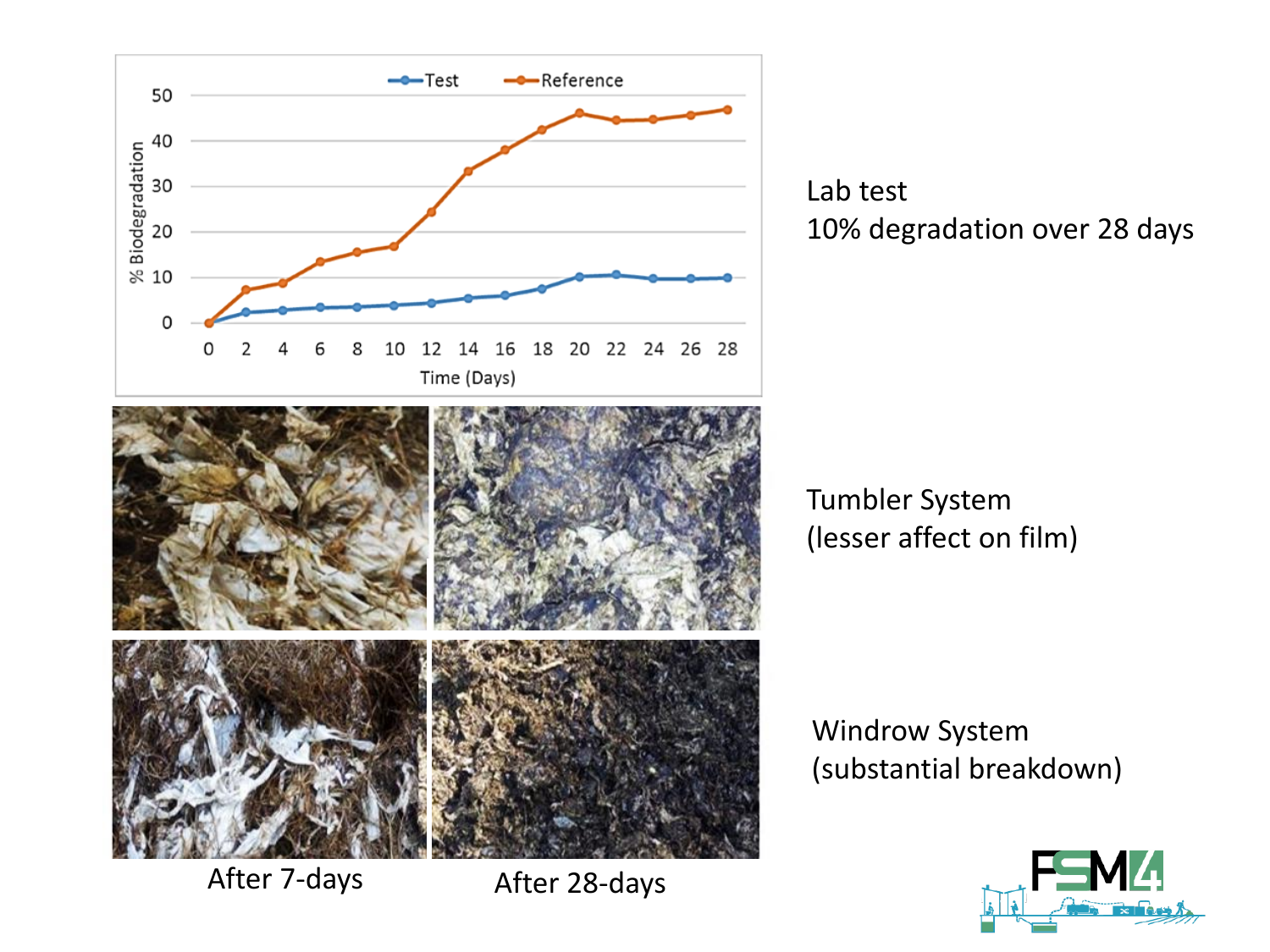### **Future Impact of Technology**